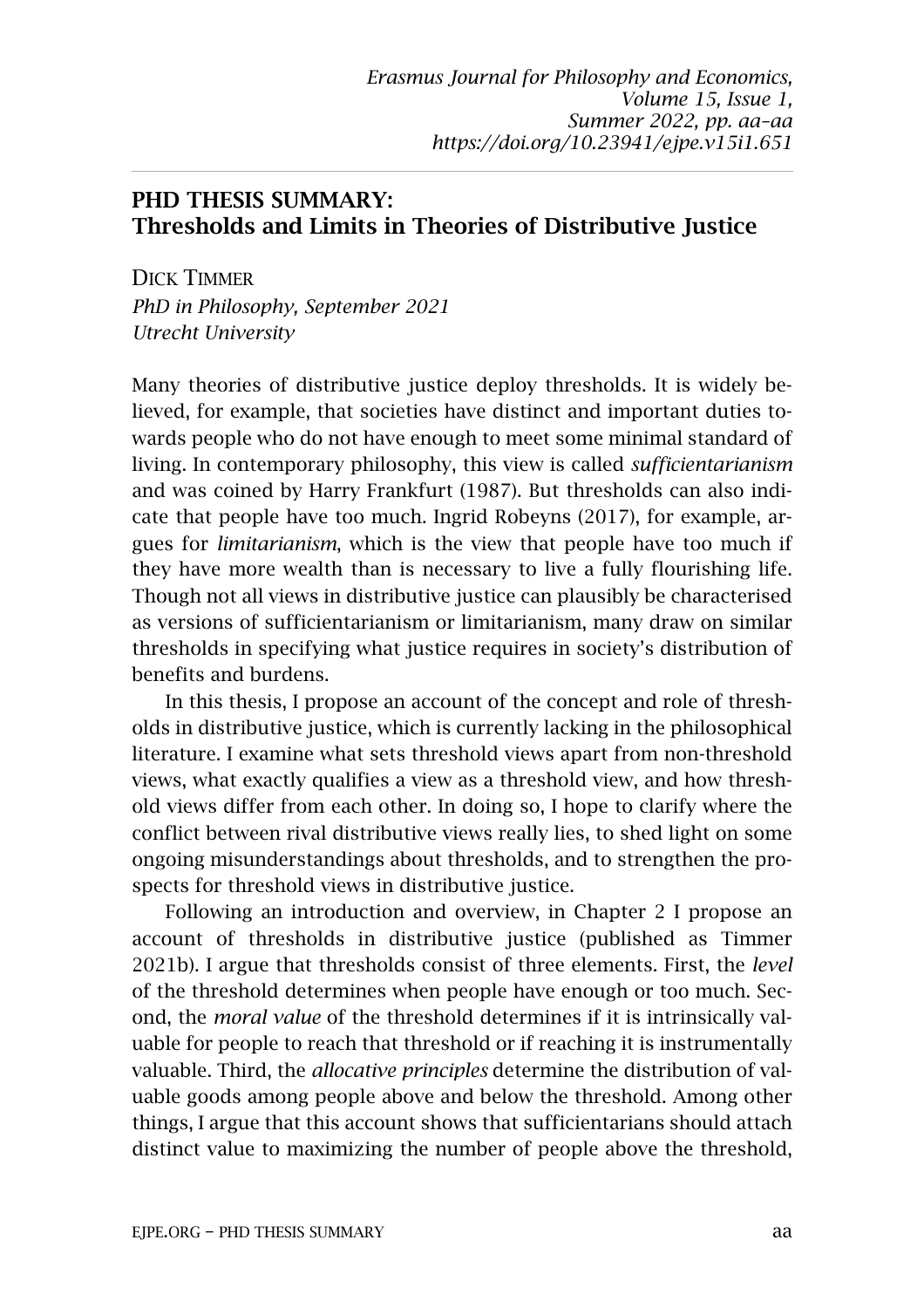which goes against a received wisdom in the literature that such 'headcounting' should be rejected (cf. Shields 2012, 103).

In Chapter 3, I propose a novel characterization of sufficientarianism (published as Timmer, forthcoming). I argue that sufficientarianism is best characterised as combining a 'continuum claim', a 'priority claim', and a 'deficiency claim'. The *priority claim* says that we have non-instrumental reasons to prioritize benefits in certain ranges over benefits in other ranges (e.g., a range indicating 'enough' and a range indicating 'not enough'). The c*ontinuum claim* says that at least two of those ranges are on one continuum. And the *deficiency claim* says that the lower a range is on a continuum, the more priority it has. Together, these claims say that we have non-instrumental reasons to prioritize benefits below some threshold over benefits above that threshold. I argue that this characterization of sufficientarianism reveals overlooked similarities between sufficientarianism and other views in distributive justice and that it can help strengthen sufficientarianism against common objections, such as the objection that its threshold is arbitrary or has too much normative weight.

Chapters 4–6 focus on limitarianism. In Chapter 4, I defend two versions of limitarianism in distributive justice (published as Timmer 2021a). First, I defend limitarian mid-level principles, which are distributive principles that draw on wealth limits to guide institutional design and individual actions, and which can be endorsed by proponents of different distributive views. For example, both proponents of the idea that justice is ultimately concerned with equality and those who believe justice is concerned with sufficiency can accept that wealth limits promote justice (e.g., by promoting equality or sufficiency), even though they disagree about what justice ultimately requires. Second, I defend presumptive limitarianism, which draws on wealth limits to specify what a just allocation of wealth requires in the absence of substantive grounds to favour specific distributions. Suppose, for example, that wealth should be distributed on the basis of how many hours people work. Substantive principles will then tell us how to distribute wealth if Jane works ten hours and John works two hours. But presumptions tell us how to distribute that wealth if it is *not* known how many hours people work. I argue that in cases where such presumptive principles are required because there is not enough information to apply substantive principles of distributive justice, justice requires limiting how much wealth people can have.

In Chapter 5, I argue that the prospects for limitarianism depend on both its political feasibility and its likelihood of promoting the relevant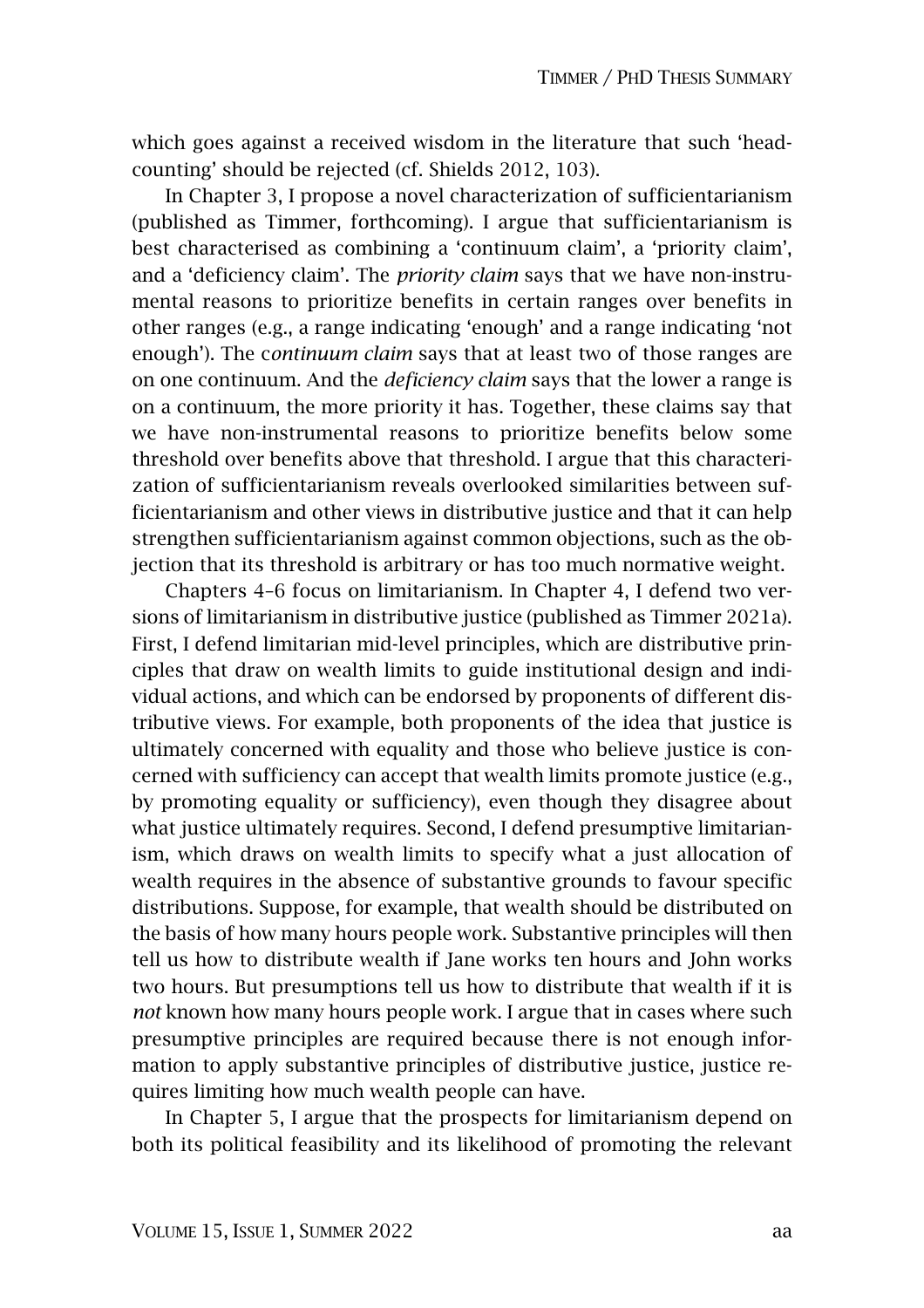values, such as meeting urgent needs or securing political equality. Limitarians must show that wealth limits are politically feasible and are likely to promote those values. This does, however, raise a challenge because concerns for feasibility and promoting these values might lead to conflicts. For example, higher thresholds may be more feasible whereas lower thresholds may be more effective. I discuss how limitarianism can deal with those conflicts in this chapter, such as by making their wealth limit more directly responsive to concerns for efficiency, or by making them responsive to public opinion about how high, if at all, a justifiable wealth limit should be.

In Chapter 6, I defend limitarianism against Alexandru Volacu and Adelin Costin Dumitru's (2019) objection that limitarianism is not effective in securing political equality, and that even if it were effective, there would be more efficient means to do so (published as Timmer 2019). I argue that limitarians can support different policies and actions based on their commitment to wealth limits, such as a maximum income and inheritance taxes aimed at dispersing wealth. These policies and actions can be chosen with an eye to efficiency and effectiveness to ensure that limiting how much wealth people can have promotes the values limitarians care about, such as political equality and meeting people's unmet urgent needs.

Let me end by highlighting two contributions of this thesis for future philosophical theorizing. First, it proposes a shift in the characterisation of theories of distributive justice. Rather than saying, for example, that egalitarianism, prioritarianism, and sufficientarianism, are different distributive views, we should examine them as specifications of a single conceptual core, which often includes a threshold. Aside from offering conceptual clarity, this shift also benefits theorising about eclectic and hybrid distributive views, which include concerns for various distributive concerns, such as equality, priority, *and* sufficiency. Second, the account of thresholds in distributive justice can be developed into an account of thresholds in philosophy more generally. Though developing such an account is beyond this thesis' scope, it would be a valuable contribution to contemporary philosophical theorising.

## **REFERENCES**

Frankfurt, Harry. 1987. "Equality as a Moral Ideal." *Ethics* 98 (1): 21–43.

Robeyns, Ingrid. 2017. "Having Too Much." In *NOMOS LVI: Wealth. Yearbook of the American Society for Political and Legal Philosophy*, edited by Jack Knight and Melissa Schwartzberg, 1–44. New York, NY: New York University Press.